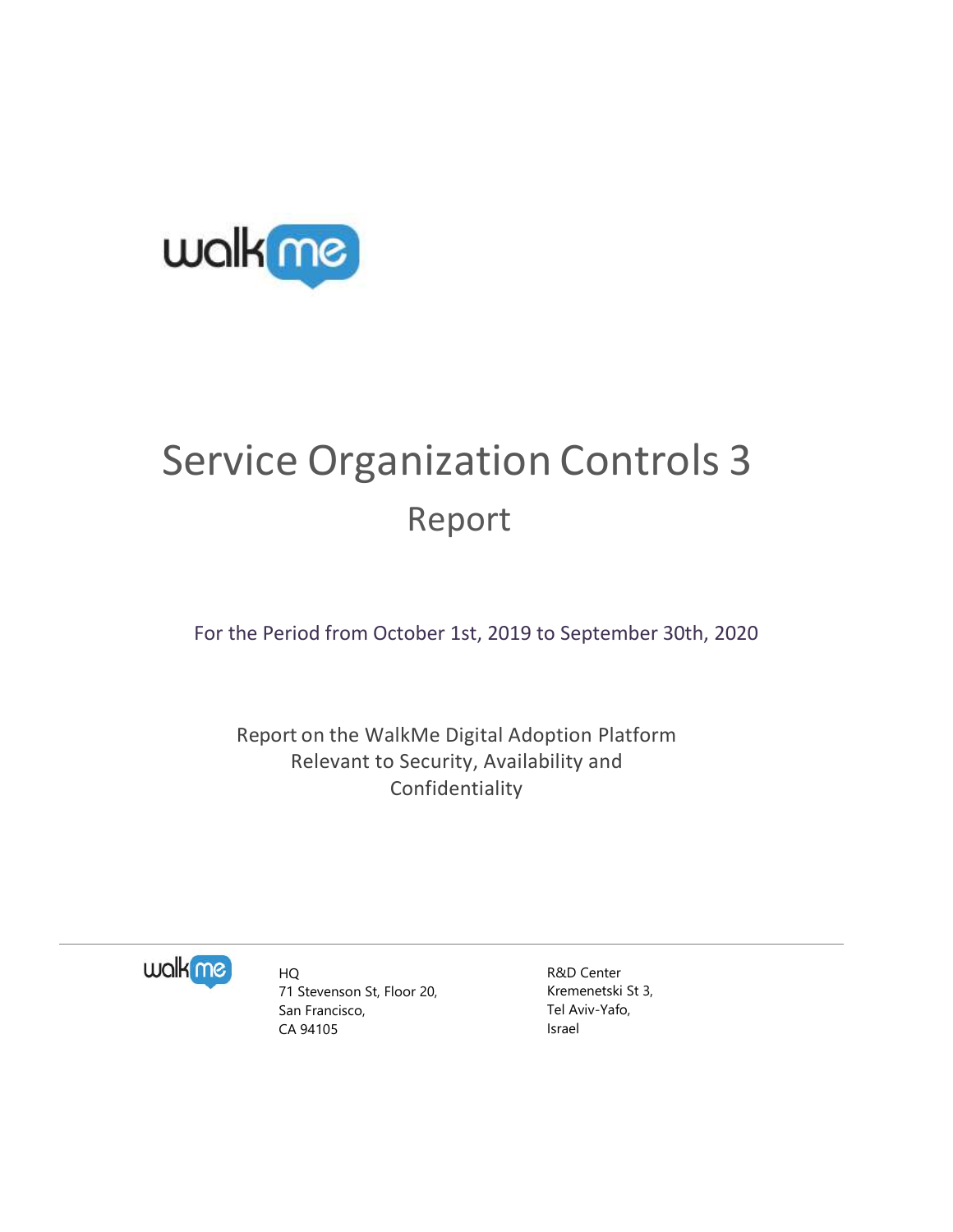

# **Report of Independent Service Auditors**

To the Management of WalkMe:

We have examined management's assertion that WalkMe, during the period October 1st, 2019 to September 30, 2020 maintained effective controls to provide reasonable assurance that:

- the System was protected against unauthorized access, use, or modification
- the System was available for operation and use, as committed or agreed
- information within the System designated as confidential is protected as committed or agreed

Based on the criteria for security, availability and confidentiality in the American Institute of Certified Public Accountants' TSP Section 100, Trust Services Principles and Criteria, for Security, Availability, Processing Integrity, Confidentiality, and Privacy. This assertion is the responsibility of WalkMe's management. Our responsibility is to express an opinion based on our examination.

Our examination was conducted in accordance with attestation standards established by the American Institute of Certified Public Accountants and, accordingly, included (1) obtaining an understanding of WalkMe's relevant to security, availability and confidentiality controls, (2) testing and evaluating the operating effectiveness of the controls and (3) performing such other procedures as we considered necessary in the circumstances. We believe that our examination provides a reasonable basis for our opinion.

Because of inherent limitations in controls, error or fraud may occur and not be detected. Furthermore, the projection of any conclusions, based on our findings, to future periods is subject to the risk that the validity of such conclusions may be altered because of changes made to the system or controls, the failure to make needed changes to the system or controls or a deterioration in the degree of effectiveness of the controls.

In our opinion, WalkMe's management's assertion referred to above is fairly stated, in all material respects, based on the aforementioned criteria for security, availability and confidentiality.

February 02, 2021 Tel Aviv, Israel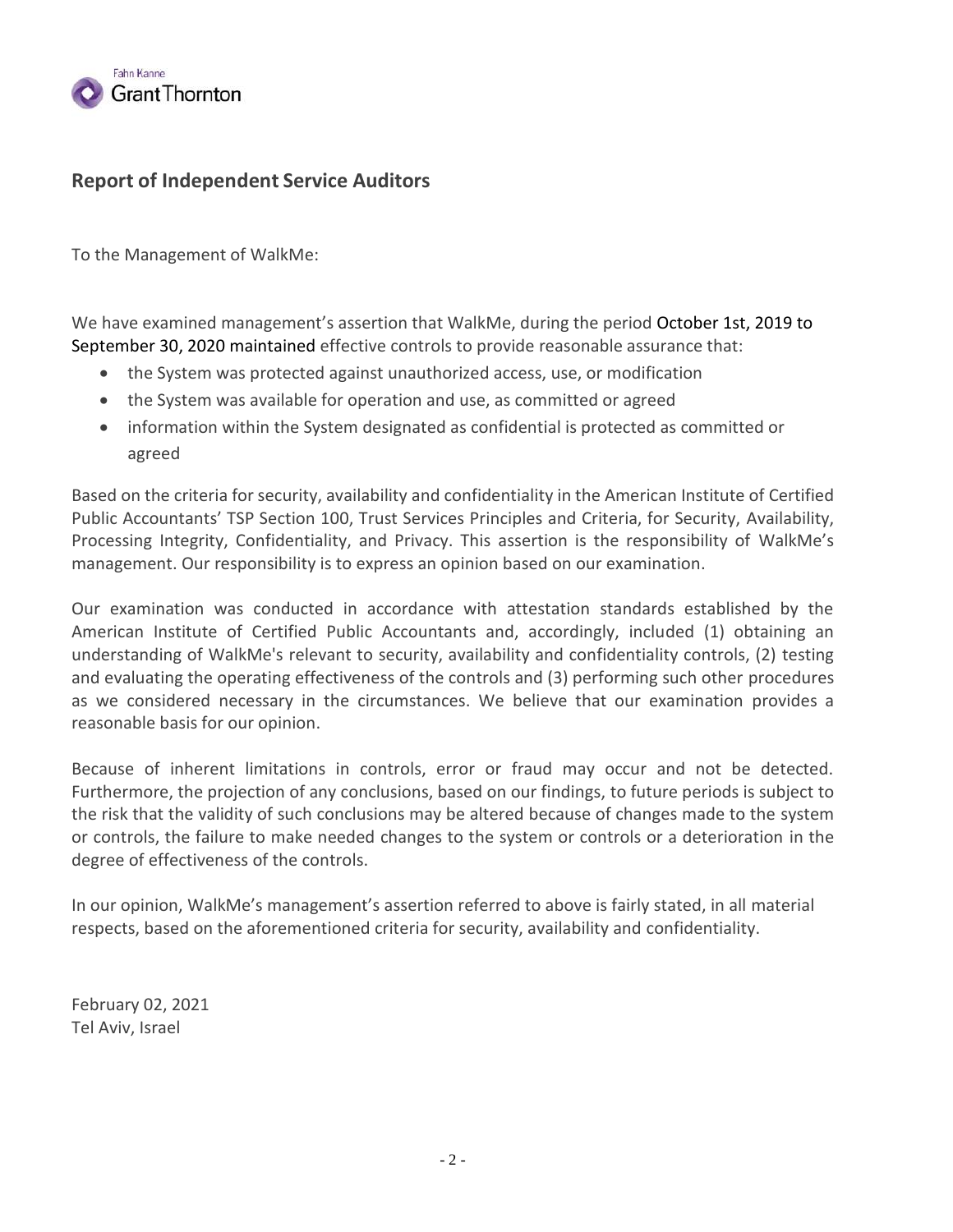

**Management Assertion on the controls over WalkMe's System based on the AICPA Trust Services Principles and Criteria for Security, Availability and Confidentiality.**

WalkMe maintained effective controls over the security, availability and confidentiality of its Digital Adoption Platform ("System") to provide reasonable assurance that:

- the System was protected against unauthorized access, use, or modification
- the System was available for operation and use, as committed or agreed
- information within the System designated as confidential is protected as committed or agreed

During the period October 1st, 2019 to September 30th, 2020, based on the criteria for security, availability and confidentiality in the AICPA's TSP Section 100, Trust Services Principles and Criteria, for Security, Availability, Processing Integrity, Confidentiality, and Privacy.

Our attached System Description of the System summarizes those aspects of the system covered by our assertion.

February 02, 2021

Dan Adika CEO

DocuSigned by: 91BE84589EF147F...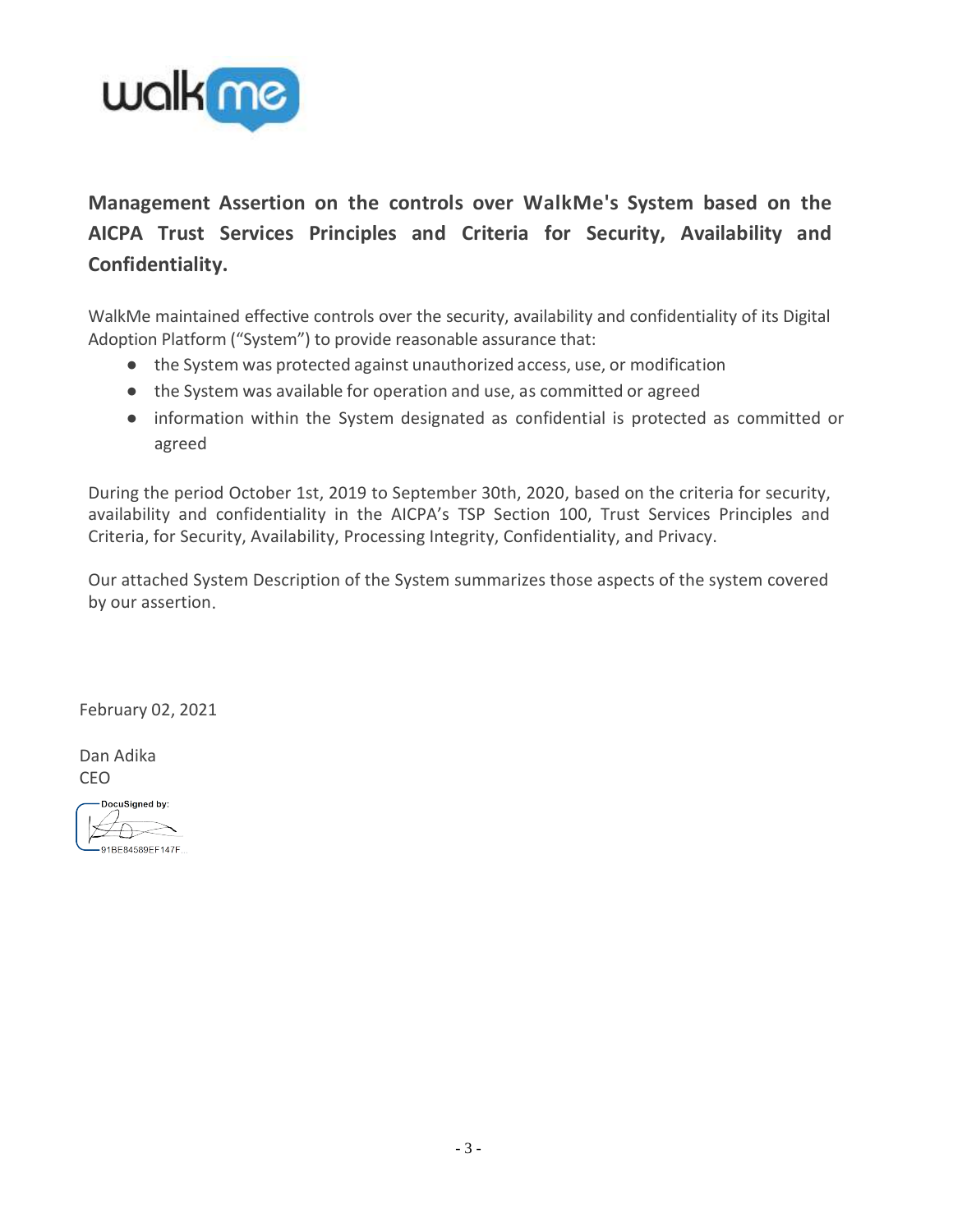

## **Scope**

The scope of services covered in this report includes the following WalkMe services: Digital Adoption Platform.

# **Description of WalkMe Digital Adoption Platform**

# *Company Overview and Background*

WalkMe ("the company") is the pioneer of the Digital Adoption Platform ("DAP") — an enterprise-class guidance, engagement, automation and insights platform that simplifies the user experience for the overwhelmed user and helps them adapt to complex enterprise systems. The company enables the creation of on-screen sequences that guide and engage users through the features of any enterprise software, mobile application or website. WalkMe Ltd, founded in 2011, launched the WalkMe guidance and engagement platform in April, 2012 with the vision to transform the world's online user experience into one that was simple, effortless and efficient.

#### **Products and Services**

WalkMe's primary service is a cloud-based Digital Adoption Platform offering in-application guidance, engagement, automation and analytics, for web and mobile applications. The context-intelligent platform engages with users exactly when and where they need it, guiding them to any desired action within an application. All of this is accomplished without any changes to or integration with the underlying software.

WalkMe uses Amazon Web Services LLC ("AWS") to provide infrastructure management services, Akamai for CDN and Web Application Firewall services and Logz.IO for logging system.

As a pure software-as-a-service (SaaS) company, WalkMe offers a secure, reliable, and scalable platform that will not affect site performance. All WalkMe servers, databases, and storage are located in a top tier and secure cloud network. In order to provide customers with the greatest flexibility, WalkMe utilizes Amazon Web Services (AWS).

WalkMe Digital Adoption Platform Modules:

Editor: The back-end where WalkMe admins and builders will create, edit, and publish WalkMe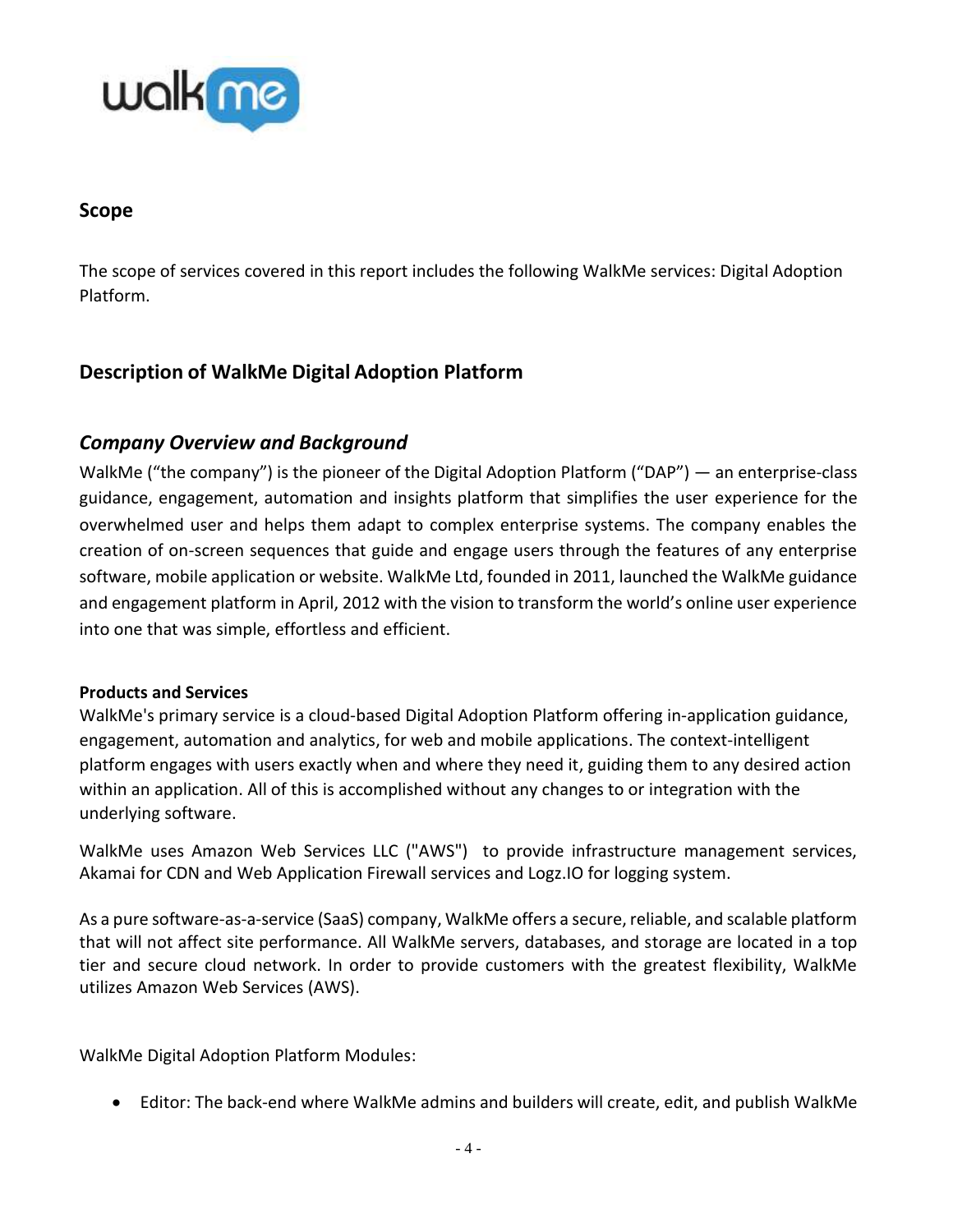

content.

- Player: The front-end where users play WalkMe apps.
- Insights: A powerful analytics tool for making sense of how end-users are experiencing the internal and external online and mobile environment.

## **Components of the system providing the defined services**

#### **Walkme policies relevant to Information Security Availability and Confidentiality**

The control environment sets the tone of an organization, influencing the control consciousness of its employees. It reflects the overall attitude, awareness, and actions of management, the board of directors, and others, concerning the importance of controls and the emphasis given to controls in the entity's policies, procedures, methods and organizational structure. WalkMe's executive management recognizes its responsibility for directing and controlling operations and for establishing, communicating and monitoring control policies and procedures.

Authority and Responsibility: Lines of authority and responsibility are clearly established throughout the organization and are communicated through WalkMe's:

- management operating style
- organizational structure
- employee job descriptions
- organizational policies and procedures.

Human Resources Policy and Practices: The head of the Human Resources (HR) department is responsible for enabling WalkMe's business needs while creating a productive work environment, as well as enriching and preserving our employees.

The main areas of responsibility include: compensation and benefits, training and development, employee relations, employee engagement and retention, internal communication, talent acquisition and employer branding.

#### **Security and Logical Access**

In order to address the risks posed by the public networks such as the Internet, WalkMe has implemented different security controls (physical, administrative and technical) on all layers, to secure its services, which is governed by the following core principles. With respect to the above, security vulnerabilities cannot be totally eliminated.

#### Risk Assessment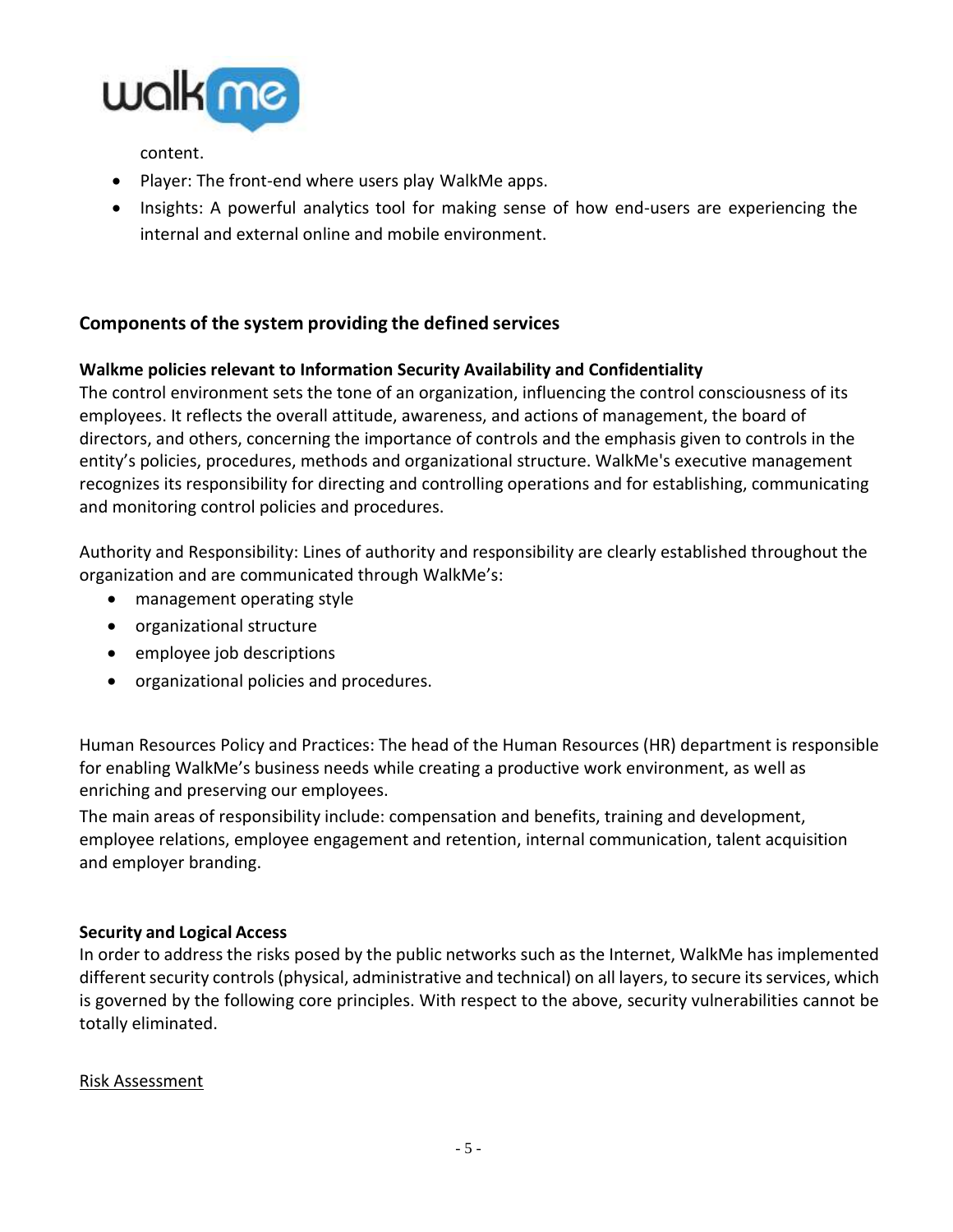

WalkMe has implemented measures and procedures in order to identify potential threats of disruption to systems operation that would impair system security, availability and confidentiality commitments, prevent and mitigate threats when commercially practicable and assess the risks associated with the identified threats. Risks and threats are evaluated by key personnel within WalkMe during an annual risk assessment meeting. Action items are documented within minutes of the meeting. Minutes of the meetings are retained.

#### Logical Access

WalkMe has established an organization-wide information security policy designed to protect information at a level commensurate with its value. The policy dictates security controls for media where information is stored, the systems that process it, as well as infrastructure components that facilitate its transmission.

#### Access Control, User and Permissions Management

WalkMe manages and delivers its services using Active Directory for the backend, and AWS for the production systems. Information security controls and procedures are implemented throughout these systems to help prevent unauthorized access to data. Access to system resources is protected through a combination of several security controls such as: firewalls, VPNs, native operating system access controls, database management system security and application controls. WalkMe employees are provided with unique, personal user accounts that enable them to access the corporate network and corporate cloud account if needed. Access to other environments is restricted based on job function. Employees are provided with the minimal access rights required to carry out their duties. Access to the production environment, where information resources not deemed to be public reside, including the domain, databases and other production-related environments, is granted upon approval by the system owner. In addition, the access to the database is restricted to authorized personnel only.

User names and passwords are used to authenticate personnel who need to access a system or a resource. Wherever possible, a 2FA authentication is enabled and enforced to restrict access to company resources. Strong password configuration settings, where available, are enabled on the domain, application and databases. These settings include: (1) forced password change at defined intervals, (2) a minimum password length, (3) a limit on the number of unsuccessful attempts to enter a password before the user ID is suspended, and (4) password complexity. Due to system limitations, some configuration parameters may not be available on certain systems. The access to the production environment servers is performed using a multifactor authentication (MFA).

#### Backup Storage

The access to the backup is restricted only to authorized individuals.

#### Revocation Process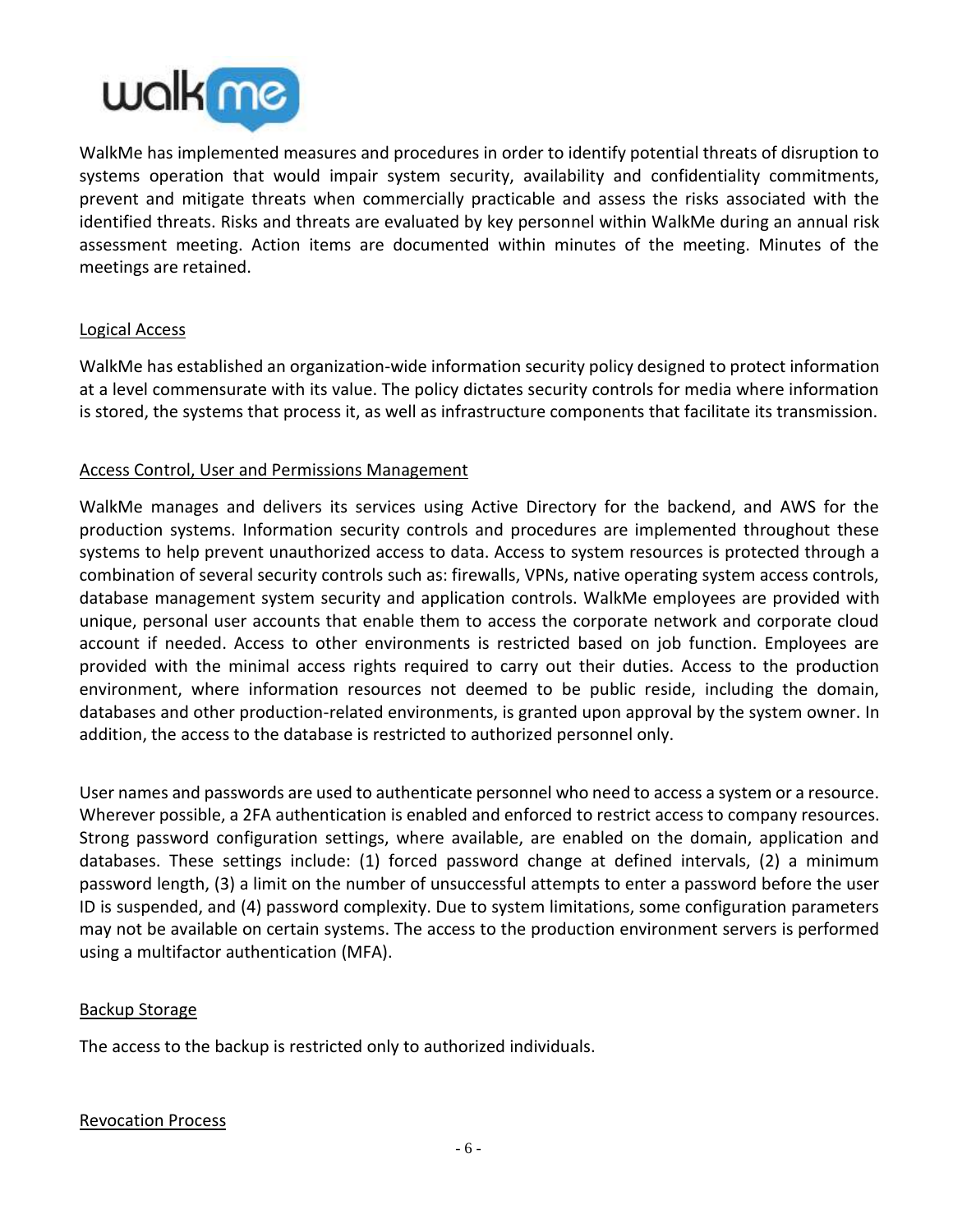

In order to prevent unauthorized access to data, user accounts within WalkMe's various environments are disabled upon termination of employment. Termination notifications indicating the employee's expected last day are sent to the relevant functions: Management, Finance, IT and Security. Terminated employees complete a termination clearance process on their last day at WalkMe. This process includes revocation of access permissions to the systems and premises, as well as the return of the Company property, data and equipment. The HR manager confirms with the system administrator that the terminated employees' access rights have been disabled.

#### Recertification of Access Permissions

WalkMe has implemented an access recertification process to help ensure that only authorized personnel have access to the systems, environments and databases. Quarterly, the CISO conducts an access rights review of user access permissions on the domain, company cloud-based file drive, application and database. Additionally, quarterly, both the DevOps and the IT teams generate a report listing the members of the administrative groups within the production environment which is reviewed by the management team. Employees whose job functions have evolved and who, therefore, no longer require access to particular permissions, have their access disabled.

#### Deployment Application and Production Environment Logical Access Management

WalkMe also developed a tool that automates the deployment or rollback of a version to the production environment. The tool utilizes defined scenarios that describe the actions to be taken for an upload or a rollback from one version to another. The application has a user management utility used to assign permissions to pre-defined groups, users and servers. The access to the application and the production servers is restricted to authorized personnel. In addition, the access to the firewall management tool is restricted to authorized personnel.

#### Remote Access and Encryption

WalkMe networks are protected using commercial firewalls, which are configured and administered by the Network Security team. WalkMe employees are granted remote access to the production environment based on the need-to-know and least privileges principles, and only from a dedicated secured connection. To be granted access, the employee's direct manager and the CISO need to review the request and approve it. In addition, remote site-to-site access to the production network is accomplished through a secured connection and is restricted by the use of Company's personnel only. WalkMe information security policy requires employees who are granted remote access permission to secure their work environment using antivirus software and a personal firewall, and to protect their workstation from unauthorized users. The policy prohibits employees from accessing the production network from non-secured environments. Also, traffic between client browsers and the production environment is encrypted and customer passwords are encrypted within the database.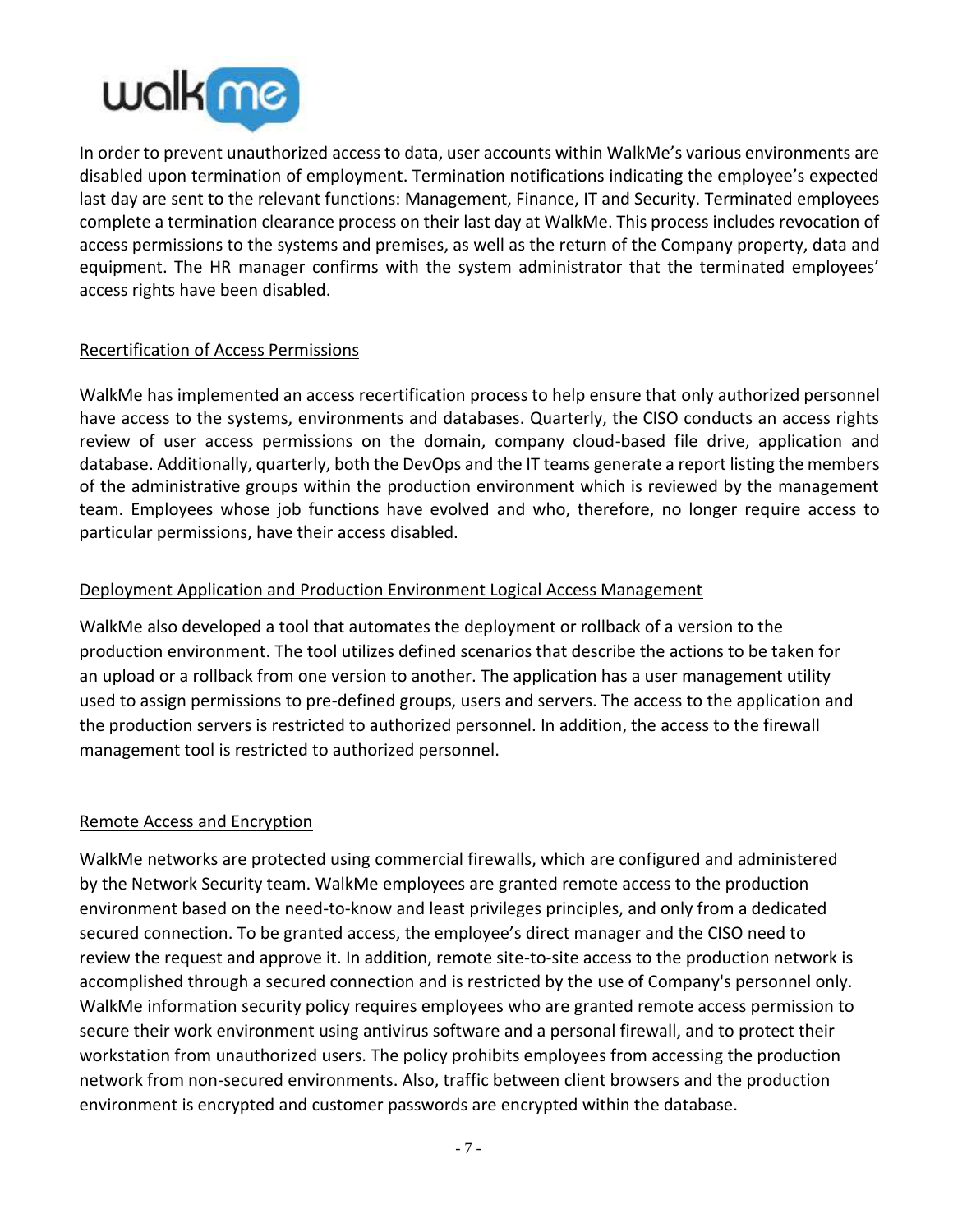

#### Physical Access

Access to the Data Center: WalkMe hosts its data centers in Amazon AWS. WalkMe manages its data center activities in a highly secured environment, with strict access controls (both logical and physical). Servers at the data center are located in a secured location with security measures implemented to protect against environmental risks or disaster.

#### Visitors and Contractor Access

Visitors to the WalkMe's office are accompanied while on premises to help prevent unauthorized access to data and assets.

#### **Security Awareness and Training**

In order to help ensure that WalkMe employees are aligned with the security practices and aware of their duties, WalkMe has conducted an information security awareness campaign. In addition, the security obligations of users and the entity's security commitments to users are communicated on an annual basis through the company policy and code of conduct document.

#### Penetration Testing

WalkMe annual security program includes testing for security vulnerabilities by an independent security assessment service provider. Penetration tests that help to ensure the overall security status of the production environment and consistency with the confidentiality policy are performed on an annual basis. The penetration testing includes, among other things, processes to prevent customers, groups of individuals, or other entities from accessing confidential information other than their own.

#### Antivirus

Where technically applicable, WalkMe uses a real-time antivirus solution to protect its personnel workstations against viruses, worms, Trojan horses and other forms of malicious code that may cause damage.

#### Security in the Development Life Cycle

In order to help ensure the delivery of a highly secure platform, security is an inherent part of the WalkMe software development life-cycle (SDLC). Developers are security resources with experience with secure coding and possible pitfalls.